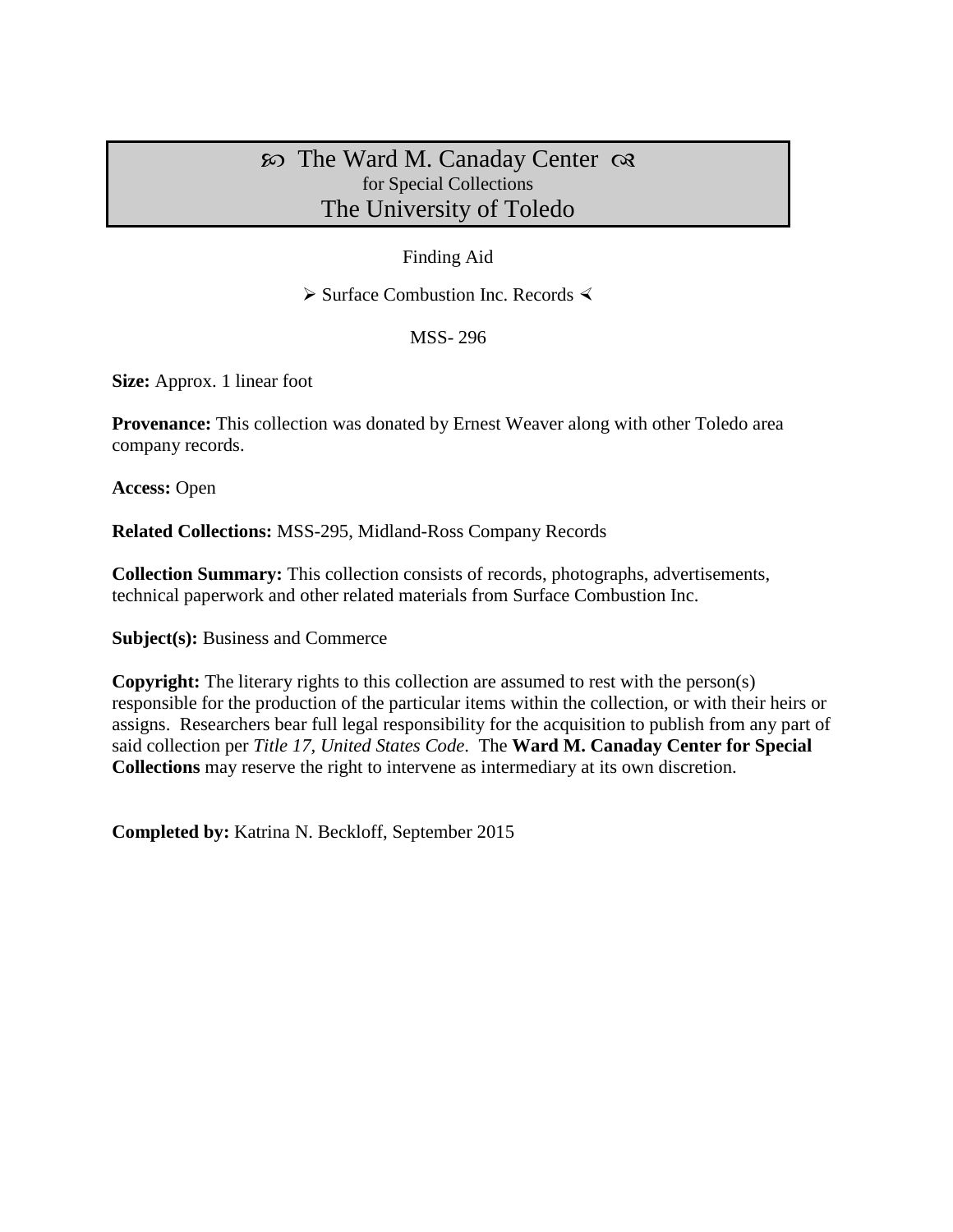#### **Surface Combustion Inc. Records Records, 1948-1989**

#### **Historical Sketch**

The Surface Combustion Company was founded in Bronx, New York in 1915. The company was a merger of two similar patents for the technology of Surface Combustion. This technology was then used in numerous products including automobiles and airplanes. In 1924, the Surface Combustion Co. opened in Toledo, Ohio.

In the year 1959, Midland Ross Co. bought the Surface Combustion Company of Toledo Ohio for \$23 million. Surface Combustion became a division of Midland-Ross, containing nearly three hundred hourly workers in the year 1980. The entire company of Midland-Ross including Surface Combustion, was bought by Forstmann Little & Company in 1986. By the year 1988 many of the divisions within Midland-Ross had been sold including Surface Combustion. Surface Combustion Co. expanded in 1993 and again in 2014. The company celebrated its 100th birthday on Friday, June 26th, 2015. On this day, the mayor of Waterville, Ohio, declared it "Surface Combustion Day".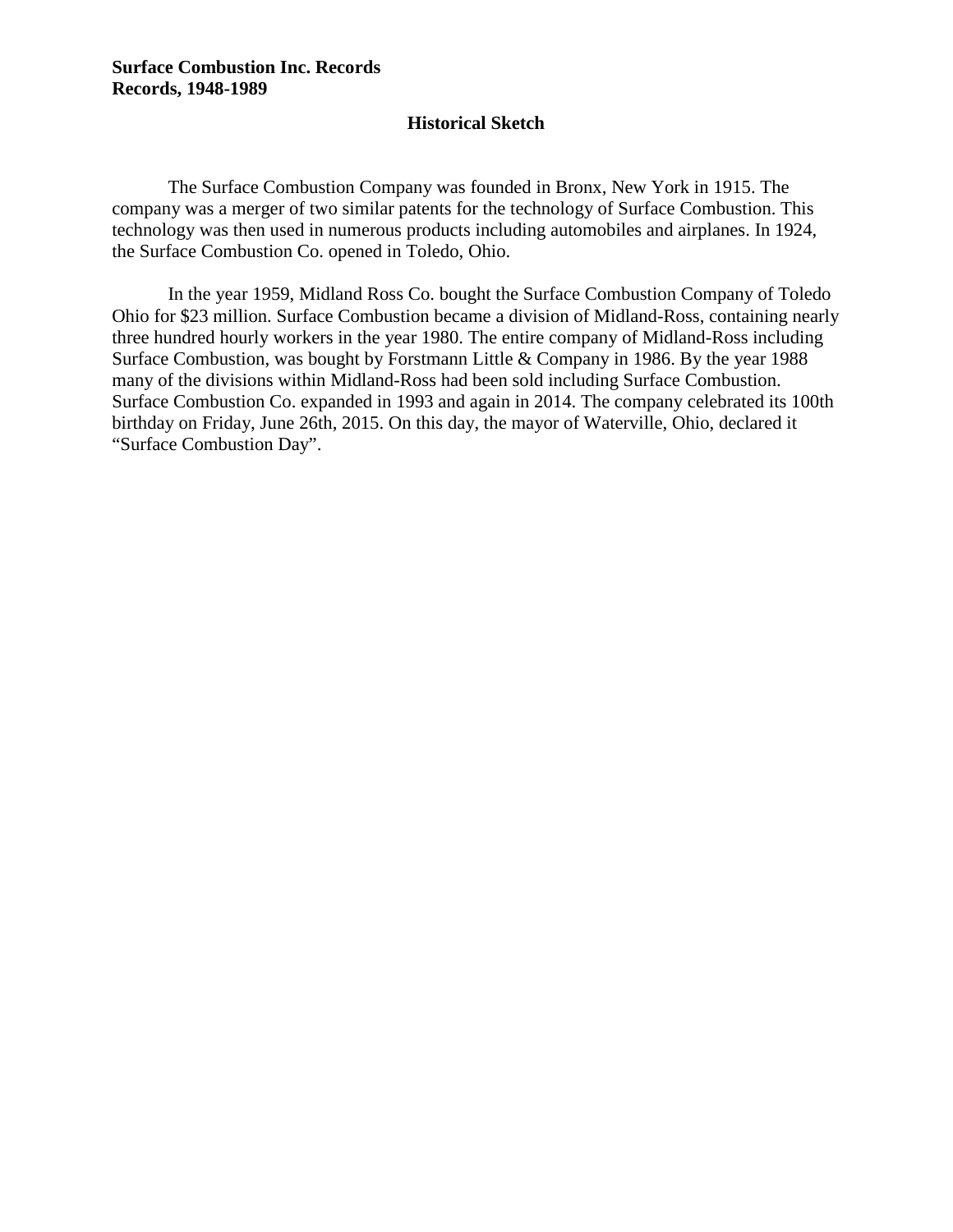### **Scope and Content Note**

This collection is not divided into series. Each folder contains a different portion of the Surface Combustion Inc. Records. The collection is not a complete record of the company's history, although it provides insight into aspects its work related to industrial furnaces from 1948-1989.

The first folder contains advertisement booklets for company products dating from 1964 and 1971. The second folder contains drawings such as blueprints from the year 1989 and standards drawings from 1966 that relate to industrial furnaces. The third folder contains photographs, mainly taken of the company's equipment, that appear to date from the 1960s.

The fourth folder contains a proposal for the company from 1981 for an annealing furnace for a steel corporation. The fifth and sixth folders contain specifications for industrial gas burner equipment and industrial furnaces. The fifth folder's specification dates to 1948, while the sixth folder's specification dates to 1963.

The seventh and eighth folders contains technical paperwork. The seventh folder's paperwork spans the years 1958 to 1964 and documents various projects. The eighth folder contains documentation of a convection heating strip annealing line from 1968. The ninth folder contains a company workbook from the year 1989 titled "Revised Control of Dunnage Furnace System."